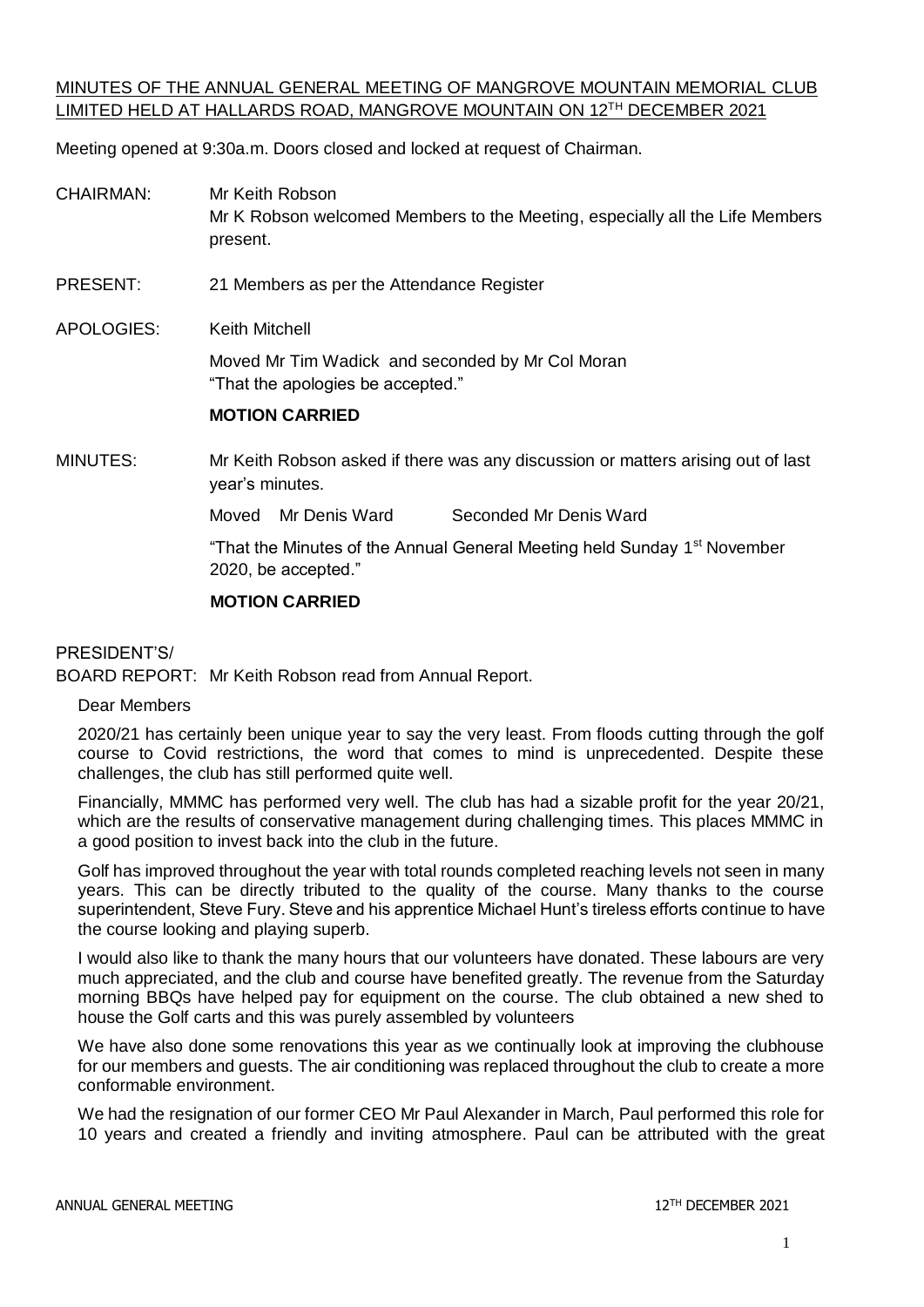financial result this year and the position of the Club. I would like to thank Paul for his contribution over this long period of time and wish him all the success in the future.

Also I would like to welcome our new CEO Lachlan Ford. Lachlan started with Mangrove Mountain Memorial Club in the late part of May this year. He has come from a long career in the hospitality industry and I believe he will continue to create a friendly and inviting atmosphere where Paul left off.

I like to show my appreciation for the commitment shown by the staff. Executive secretary Gwen Ward, her continued dedication to the club is an asset that can't be measured. Thank you to pro shop team, Dave Corbett and Tammy Jones. Dave Mustard and his catering staff as well as all the Bar staff.

After all that happen this year I couldn't believe that on June  $26<sup>th</sup>$  we went into Covid lockdown again. This resulted in the club house closed for the last 4 days of the financial year. How this will affect the 21/22 results, we will know at a later date. Yet we got through one Covid lockdown, we can surely do it again.

I must thank my follow directors for their continued hard work in incredibly challenging times. This results in many unseen outcomes that always benefits the club in some ways.

Finally a massive thank you of course to our wonderful members who have shown their support for the club in these unprecedented times. Having this support and loyalty ensures the clubs survival and I hope your support continues for years to come.

Once again thankyou

Keith Robson President

Moved Mr Tim Wadick Seconded Mr Ron Ward

"That the President's Report be accepted."

#### **MOTION CARRIED**

## CEO REPORT: Mr Lachlan Ford read from Annual Report

Dear Members,

First of all I would like to introduce myself. My name is Lachlan Ford and I was appointed Chief Executive Officer of MMMC on the  $28<sup>th</sup>$  May 2021. I've had over 25 years' experience in the hospitality industry with a passion to provide first class service. With that being the case, I've only contributed one month to the Clubs results of the last year. Granted with a large profit.

Since starting 6 months ago I've taken the time to meet as many members as could. Learning and understanding the local community has been a joy, and the knowledge I've gained along the way has been priceless.

Covid forced a lockdown on the last 4 days of the financial year, which for me has been a challenge just keeping the club operational. We have managed to ride through the Covid period with the Golf course remaining open as well as offering take away food and beverages. These challenges have kept me busy over this time.

I would like to extend an enormous thank you to our Executive Secretary Gwen Ward and the whole Mangrove Mountain team for all their hard work over the last few months. Gwen's incredible knowledge of Mangrove Mountain Memorial Club and the surrounding area has been a great benefit to me since starting and would have made my role even harder without her dedication. I would also like to thank Mr Keith Robson and the entire board of directors for their support, guidance and warm welcome.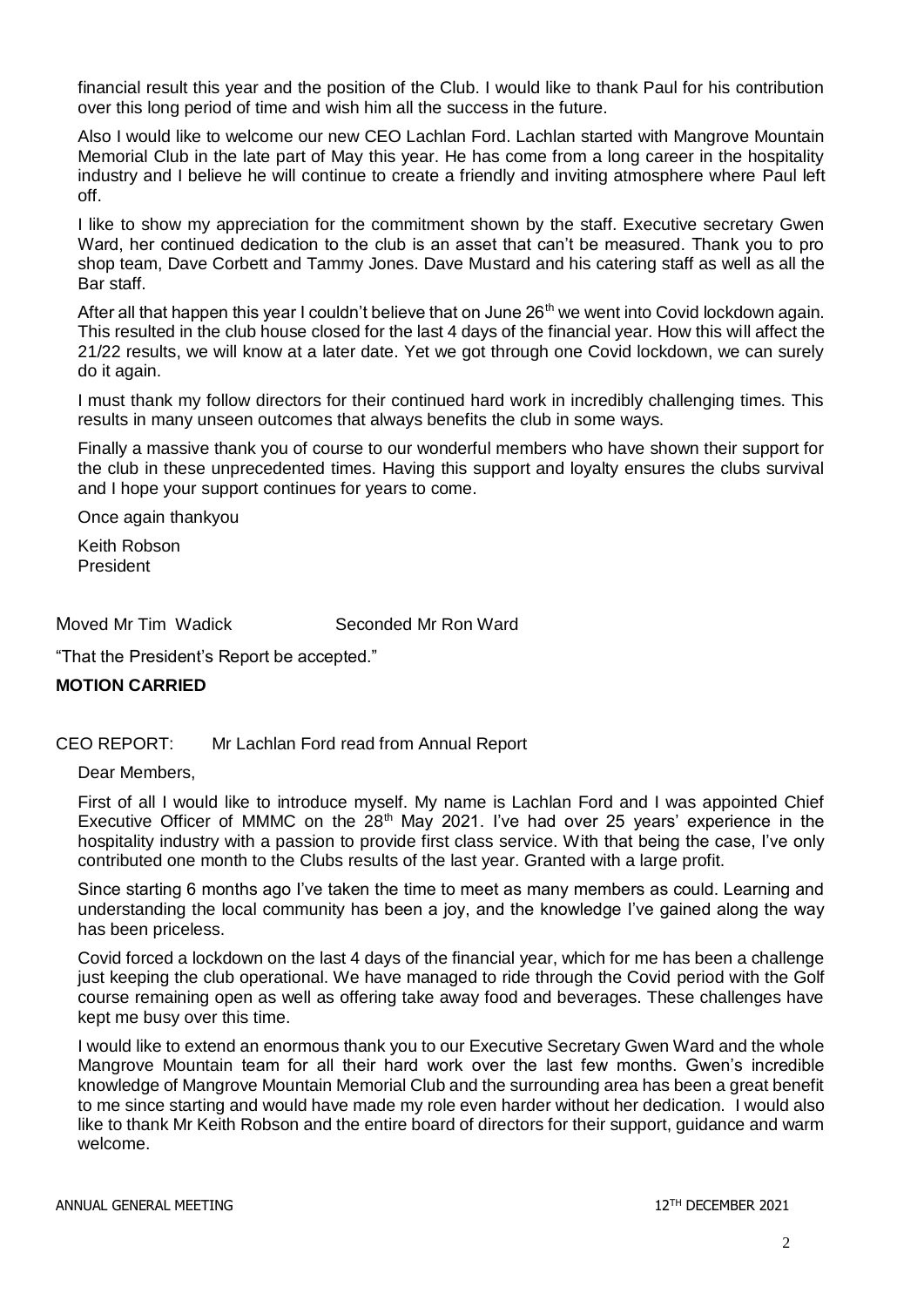And to you the members of MMMC I have to extent a massive thank you. You have made me feel comfortable since joining the team as well as making me feel a part of the community.

I look forward to leading the MMMC team into the future and will continue to work hard to ensure the service provided meets all your expectations.

Lachlan Ford Chief Executive Officer

# TREASURERS'

REPORT: Mr Peter Coates read from Annual Report

## Dear Members

There have been no material or significant changes to the principal activities of the Club, nor the accounting procedures applied to the financial statements, which have been subject to the formal audit by CWBS Accounting Professionals.

After the 2019-2020 Financial Year, which brought us first the NSW Bushfire crisis, and then swiftly rolled on to the appearance of COVID-19 in March 2020, and the significant impact which the virus and the attempts to contain and manage the virus by State and Federal Governments, has had on the hospitality industry as a whole, we have seen some quite important effects on the financial performance of the Club in the most recent financial year.

While we have seen a continued increase in some of the expenses and costs arising from COVID compliance, as well as lockdowns and capacity restrictions having an impact on the numbers allowed in the bar and restaurant at times, the overall Club revenue increased by 22% this year to \$2.7 million, resulting in an actual pure profit of \$52,608 as against the loss of \$248,357 the prior year, before any government support is included.

The financial result of the year to  $30<sup>th</sup>$  June 2021 has been an overall profit of \$265,608, which is a significant improvement from the overall loss of \$53,357 in the year to  $30<sup>th</sup>$  June 2020, noting that we received a total of \$213,000 in government support from Jobkeeper and grants this year, which is only slightly up from the \$195,000 in the prior year.

Financial highlights for the year include:

- Paying back \$310,000 of the Club's bank loans to reduce our debt level
- Cash flow improvement from \$92,000 last year to \$367,000 this year
- Investment in the Club increased from \$43,000 to \$250,000 for Property, Plant & Equipment
- Total Revenue increase of 21.7% to \$2.93 million, driven by:
	- o Membership increases of 26% to \$43,470
	- $\circ$  Golf Course contribution to the Club revenue has increased again by 35%, including Green & Competition fees, Footgolf, Pro-Shop and Cart hire
	- o The Bar takings for in-house and off-sales increased by 20% overall
	- o The Restaurant and Catering revenues increased by 20% for the year
	- o The Gaming revenues have increased by 25%

We have continued with the Return & Earn scheme (\$10,000) with the funds going directly to the Club debts.

Members Promotions have seen nearly \$20,000 in points redemption in the year, and the Raffles have brought in \$36,000, 15% up from the prior year.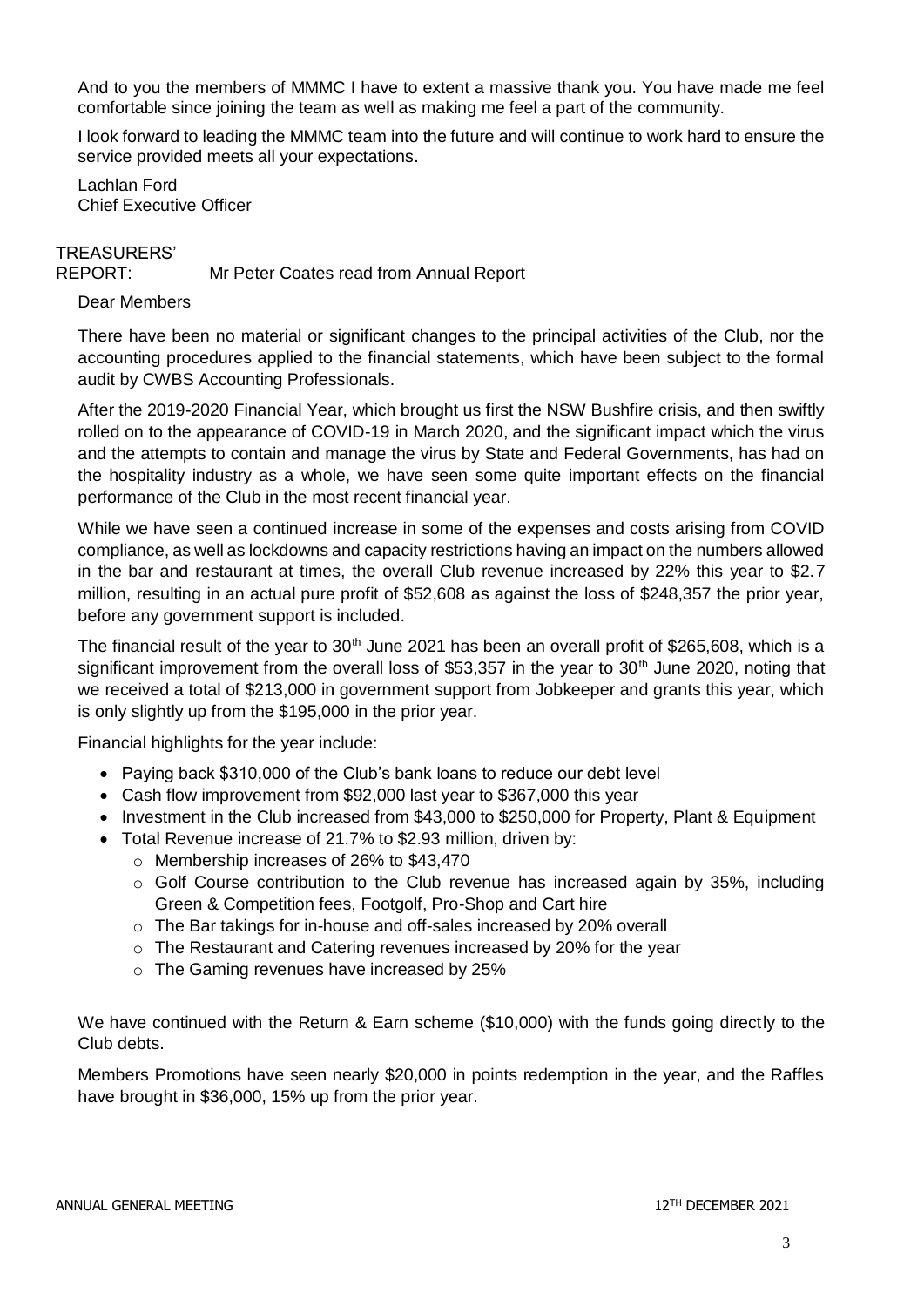It has been another very challenging year for the Club, yet we have come through this financially stronger than ever, with a much reduced level of debt, improved revenues in all areas, and an overall financial position that many small regional Clubs would envy.

This is hoped will enable the Club to stand firm in the face of the continued COVID-19 disruption which has hit us hard in the first 4 months of the new financial year, and continue to grow the membership and the success of the Club in supporting our local community.

Peter Coates Hon. Treasurer

Moved Mr Peter Coates Seconded Ms Nicki Ward

"That the Balance Sheet and Accounts and the Report of the Auditor be received."

## **MOTION CARRIED**

NOTICE OF

MOTIONS: Mr Keith Robson stated that in accordance with the guidelines set down by the Department of Gaming and Racing there were a number of Resolutions that were required to be approved by members.

Mr Denis Ward moved a Motion and seconded by Mr Tim Wadick

*"That the Notices of Motion listed in Business and known as Annexure A, be moved as a block and not individually."*

## **CARRIED UNANIMOUSLY**

Moved by Mr Tony Smith and seconded by Mr Ron Ward

"That all Resolutions known as Annexure A be passed".

## **CARRIED**

## **FIRST RESOLUTION**

- a) The members hereby approve and agree to expenditure not exceeding \$6,000.00 by the Club until the next Annual General Meeting of the Club on the following activities of Directors;
	- i) The reasonable cost of a meal and beverage for each Director immediately before or immediately after a Board or Committee meeting on the day of the meeting when that meeting corresponds with a normal meal time and for each Duty Director when on Duty.
	- ii) Reasonable expenses incurred by Directors in travelling to and from Directors meetings or other duly constituted Committee meetings as approved by the Board from time to time on production of invoices, receipts or other proper documentary evidence of such expenditure;
	- iii) Reasonable expenses incurred by Directors in relation to such other duties including entertainment of special guests to the Club and other promotional activities performed by Directors including attending functions at other Clubs to represent the Club which activities and the expenses therefrom are approved by the Board before reimbursement is made and then only on production of receipts, invoices or other proper documentary evidence of such expenditure.
- b) The members acknowledge that the benefits in paragraph (a) above are not available to members generally but only for those who are Directors of the Club.

## **SECOND RESOLUTION**

- a) The Members hereby approve and agree to the expenditure by the Club not exceeding \$5,000.00 for the professional development and education of Directors until the next Annual General Meeting and being;
	- i) the reasonable cost of Directors attending at the Registered Clubs Association's Annual General Meeting;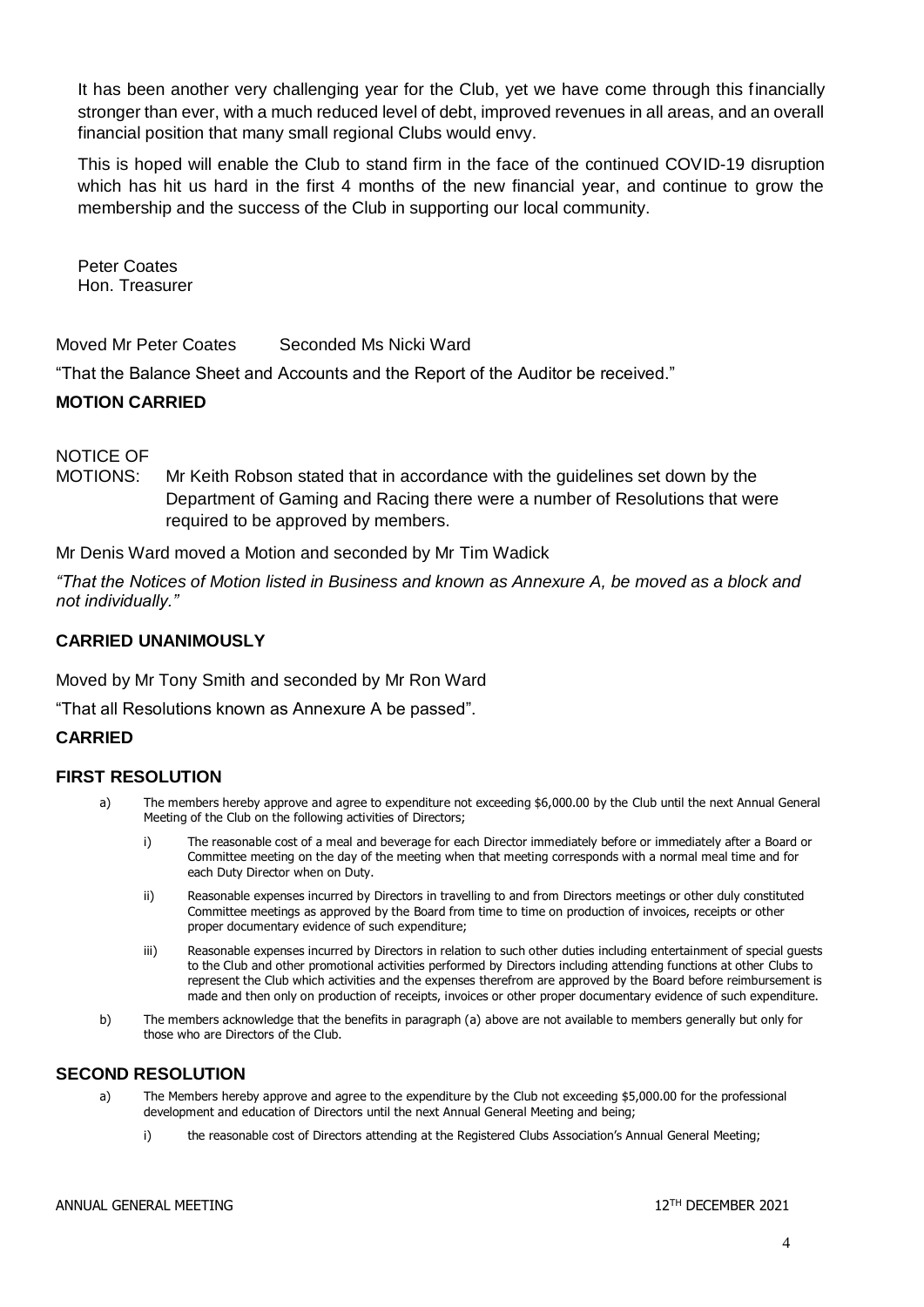- ii) the reasonable cost of Directors attending seminars, lectures, trade displays and other similar events as may be determined by the Board from time to time:
- iii) The reasonable cost of Directors attending other Registered Clubs for the purpose of viewing and assessing their facilities and methods of operations provided such attendance's are approved by the Board as being necessary for the betterment of the Club.
- b) The members acknowledge that the benefits in paragraph (a) above are not available to members generally but only for those who are Directors of the Club.

#### **THIRD RESOLUTION**

- (a) The members hereby approve and agree to expenditure by the Club of a sum not exceeding \$2,000.00 on a President's Night in order to give thanks to various members of the Club who have assisted the Club including;
	- Voluntary helpers
	- Representatives from the Club's sporting sections
	- Representatives from other R.S.L., Services, Memorial & Golf Sections
	- Directors and their spouses
	- Managers and their spouses
- (b) The Members acknowledge that the benefits in paragraph (a) above are not available to members generally but only to those who are invited to attend the President's Night.

#### **FOURTH RESOLUTION**

- (a) The Members hereby approve and agrees to the provision of reasonable free drinks (been not more than three standard drinks per person per day) for members of the Club who perform voluntary work for the Club on completion of the particular work for each day.
- (b) The members acknowledge that the benefits in paragraph (a) above are not available to members generally but only to those who perform voluntary work for the Club.

#### **FIFTH RESOLUTION**

- (a) The members hereby approve and agree to the provision of designated carparking spaces for each of the Directors of the Club and limited designated carparking spaces for Life Members.
- (b) The members acknowledge that the benefits in paragraph (a) above are not available to members generally but only to those who are Directors of the Club or Life Members.

#### **SIXTH RESOLUTION**

- (a) The Members hereby approve an Honorarium for the President in the sum of \$750.00.
- (b) The Members hereby approve an Honorarium for the Vice President in the sum of \$300.00.
- (c) The Members hereby approve an Honorarium for the Honorary Treasurer in the sum of \$300.00.
- (d) The Members acknowledge that the benefits in paragraph (a) and (b) and (c) above are not available to members generally but only to the President, Vice President and Treasurer of the Club.

#### **SEVENTH RESOLUTION**

- (a) The Members approve of and agree to the expenditure by the Club of a sum not exceeding \$2,000 over the following year for the provision of Club apparel, golf balls, lunch and beverages to members of Teams and respective Presidents and Captains representing the Club in any competition or event as determined by the Board.
- (b) The Members acknowledge that the benefits in paragraph (a) above are not available to members generally but only to those who represent the Club in competition.

#### **EIGHTH RESOLUTION**

- (a) The Members hereby approve of and agree to the expenditure by the Club of a sum not exceeding \$500.00 for a meal for the Ladies and Men's Golf Committees prior to the completion of their term on said Committees.
- (b) The Members acknowledge that the benefits in paragraph (a) above are not available to members generally but only to those who serve on the Ladies and Men's Golf Committees.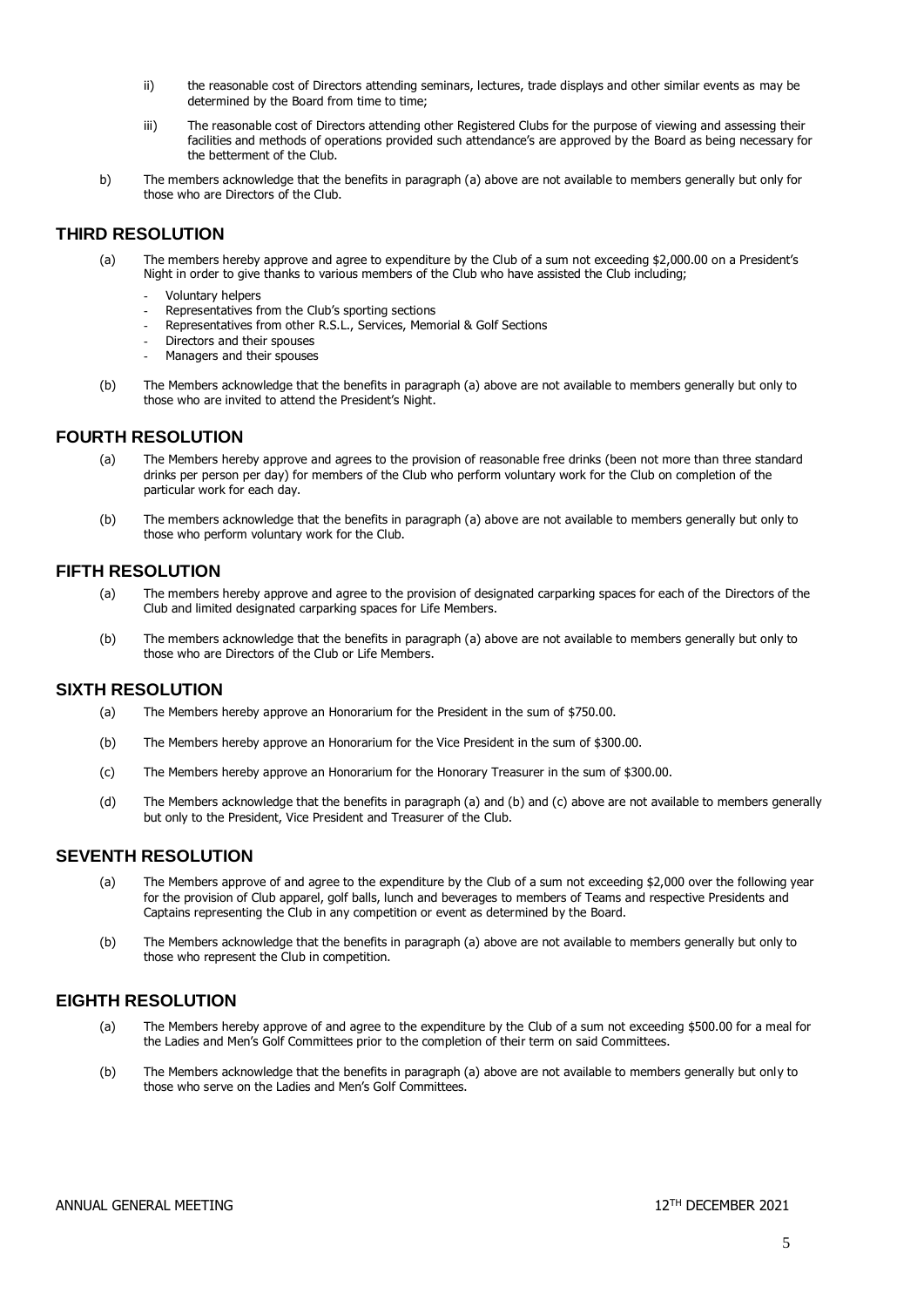Life Membership for Colin Aldrick –

Nominated by Ronald Ward seconded by Denis Ward

Keith Robson requested Colin Aldrick to leave the Meeting whilst his nomination was discussed.

Keith Robson stated this nominated had been presented to and discussed by the Board of Directors. This nomination is now presented to the members for their approval.

Mr Lachlan Ford read the received letter for the nomination from Ronald Ward and Denis Ward.

Ron Ward spoke of the amount of volunteer work Colin has done for the Club particularly on the Golf course and with the machinery and feels he is worthy of the honour.

Added the disclaimer that he is not related to Colin. (laughter)

Keith Robson asked for those in favour of granting a Life Membership to Colin Aldrick to raise their hands.

## **CARRIED UNANIMOUSLY**

Mr Colin Aldrick re entered the meeting and Mr Keith Robson congratulated him on becoming a Life Member of the Club.

Mr Colin Aldrick thanked Mr Keith Robson, members and Mr Ron Ward and Mr Denis Ward for the nomination. That Mangrove was a great Club with wonderful members & staff. Thank you.

ELECTION OF AUDITOR:

Moved by Mr Peter Coates and seconded by Mr Tim Wadick

"That Mr Garry Chapman of CWBS Accounting Professionals remain as Auditor."

## **CARRIED**

ELECTION OF OFFICERS: Mr Keith Robson asked for nominations for a Returning Officer.

Moved by Mr Ron Ward Seconded by Mr Tony Smith

"That Mr Denis Ward be nominated for the position of Returning Officer."

## **CARRIED**

Mr Keith Robson stated that this year the positions of Vice President and one Committee member were open for re-election. He thanked the Directors, and noted that both incumbents were re standing and that there was no other nominees for these positions.

Mr Denis Ward declared the positions vacant.

There been only two nominees, the two Committee positions are as follows:

Mr Colin Aldrick returned unopposed as Vice President.

Mr Lindsay Robson returned unopposed as Committee member.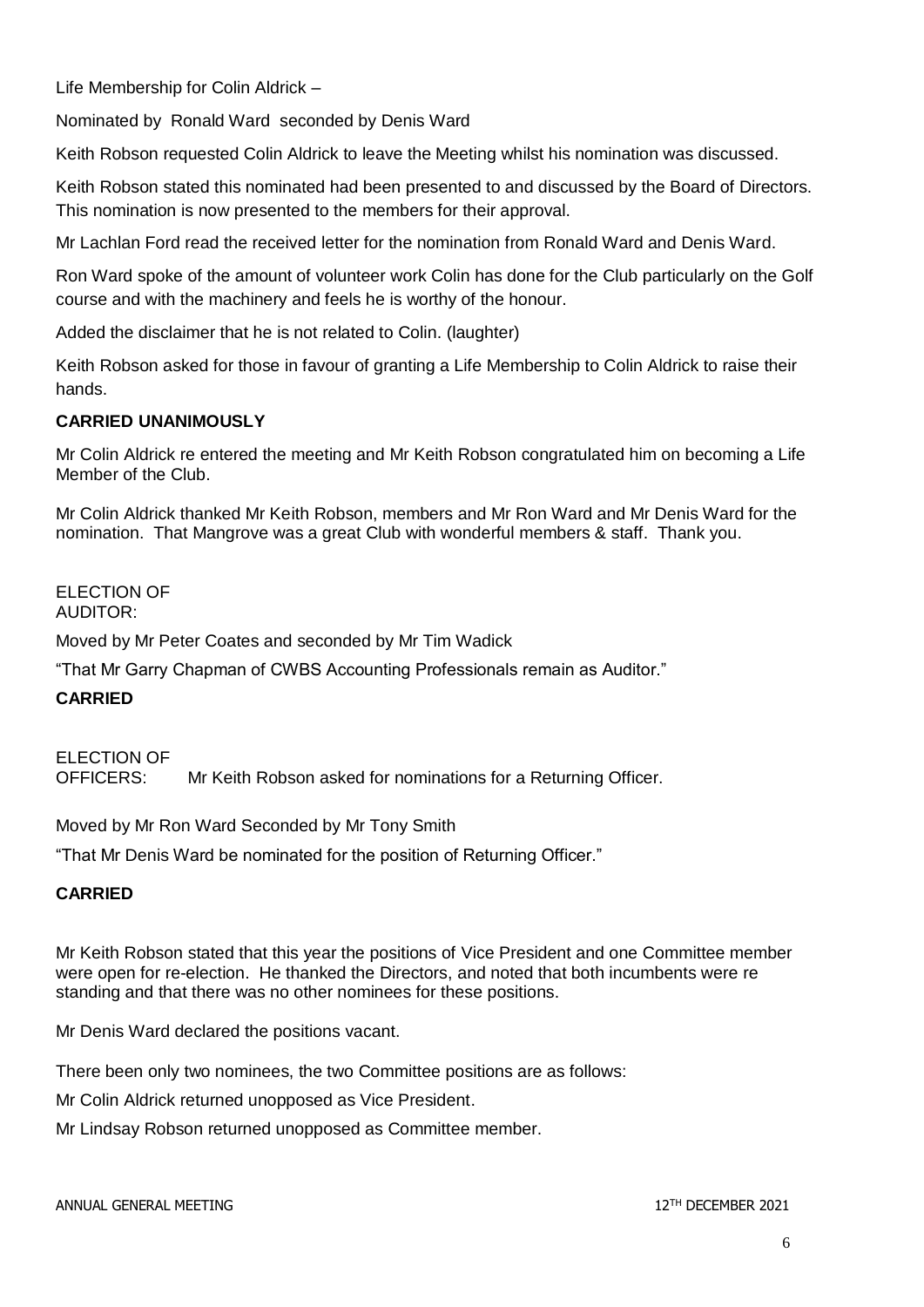The Board for the year 2021 -2022

PRESIDENT Mr Keith Robson VICE PRESIDENT Mr Col Aldrick TREASURER Mr Peter Coates COMMITTEE Mr John Spargo

Mr Lindsay Robson Mr Matthew Smart Mr Richard Jack

Mr Denis Ward thanked all Board members, for their efforts and involvement in running the Club.

Mr Keith Robson thanked the Returning Officer and welcomed Mr Matthew Smart onto the Board.

# ELECTION OF<br>PATRONS:

Mr Denis Ward called for election of Patrons.

Moved by Mr Col Aldrick seconded by Mr Keith Robson

"That the Patrons of the Club be Mr Denis Ward and Mr Ron Ward."

All in favour

## **CARRIED**

Mr Keith Robson thanked the Returning Officer and welcomed Mr Colin Aldrick and Mr Lindsay Robson back to the Board.

#### **GENERAL BUSINESS:**

- Q Mr Ron Ward asked if there was any new information on the Landfill site.
- A Mr Keith Robson indicated the Club had not been informed of any new developments. Stating that he was aware there had been Court proceeding, but the Club is no longer involved. Mr Keith Robson indicated that the Club would contact the Landfill operator for information.
- Q Mr Al Cox stated as the Club leases the land, some information should be able to be obtained.
- A Mr Keith Robson stated they would contact the Landfill operator for information.
- Q Ms Nicki Ward requested information on the current Covid 19 restrictions and unvaccinated patrons.
- A Mr Lachlan Ford stated, "The Club will continue to not allow unvaccinated patrons to attend the facilities." This will continue until the end of January 2022 and be reviewed by the Board. The Board views this current ruling as the best outcome for both members and visitors to the Club.
- Q Mr Terry Carr stated that no staff member had ever checked on his vaccination status.
- A Mr Lachlan Ford thanked Mr Terry Carr for this feedback, and will reiterate to all staff that they are to check all patrons' vaccination status.
- Q Mrs Annette Ward enquired if there was a reason for the odour in the Ladies toilets, and if this could be rectified.